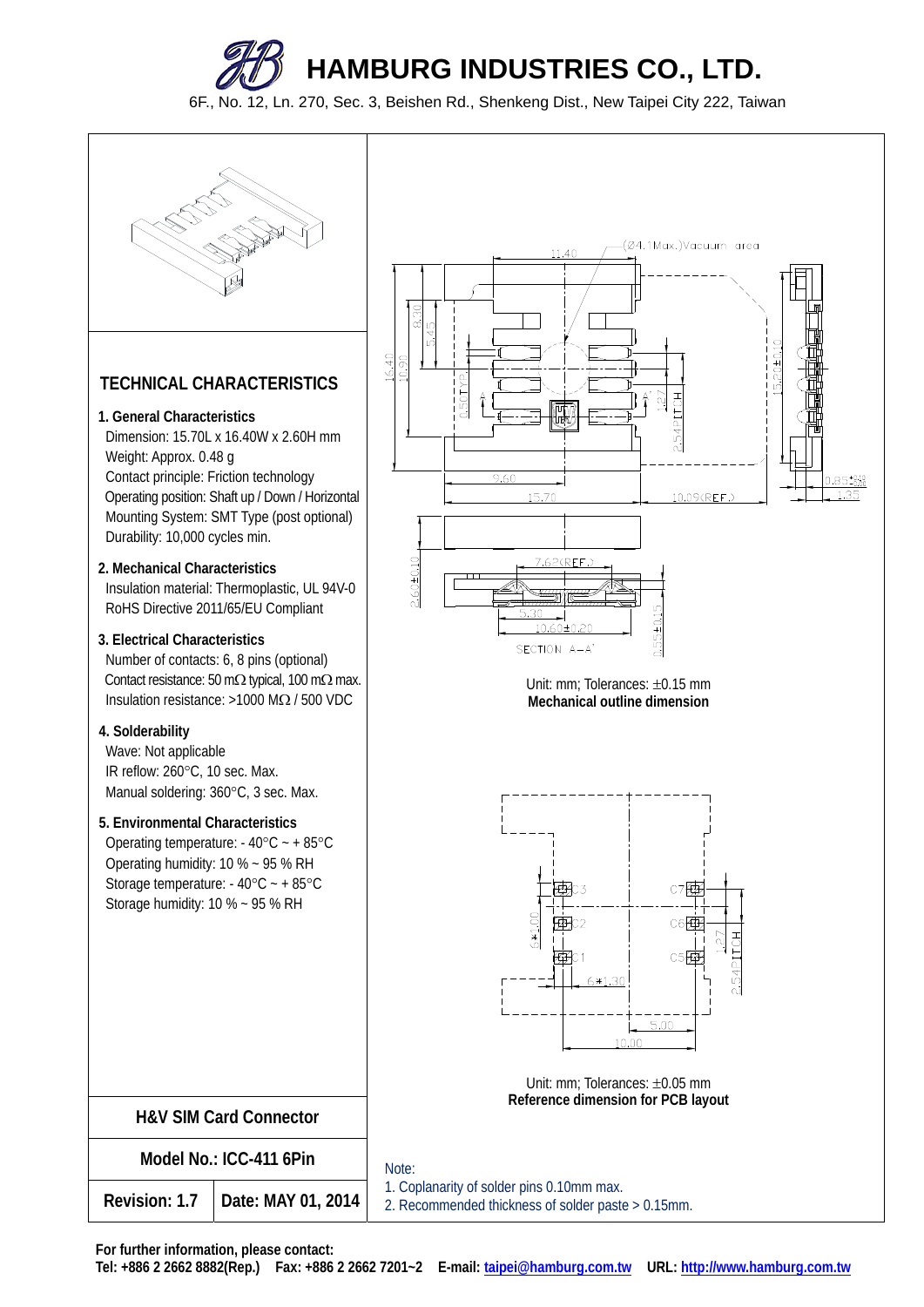6F., No. 12, Ln. 270, Sec. 3, Beishen Rd., Shenkeng Dist., New Taipei City 222, Taiwan



## **TECHNICAL CHARACTERISTICS**

## **1. General Characteristics**

Dimension: 15.70L x 16.40W x 2.60H mm Weight: Approx. 0.48 g Contact principle: Friction technology Operating position: Shaft up / Down / Horizontal Mounting System: SMT Type (post optional) Durability: 10,000 cycles min.

## **2. Mechanical Characteristics** Insulation material: Thermoplastic, UL 94V-0 RoHS Directive 2011/65/EU Compliant

## **3. Electrical Characteristics**

Number of contacts: 6, 8 pins (optional) Contact resistance: 50 m $\Omega$  typical, 100 m $\Omega$  max. Insulation resistance:  $>1000$  MQ / 500 VDC

## **4. Solderability**

Wave: Not applicable IR reflow: 260°C, 10 sec. Max. Manual soldering: 360°C, 3 sec. Max.

## **5. Environmental Characteristics**

Operating temperature:  $-40^{\circ}$ C  $- +85^{\circ}$ C Operating humidity: 10 % ~ 95 % RH Storage temperature:  $-40^{\circ}$ C  $- +85^{\circ}$ C Storage humidity: 10 % ~ 95 % RH

| <b>H&amp;V SIM Card Connector</b> |                    |  |  |
|-----------------------------------|--------------------|--|--|
| Model No.: ICC-411 6Pin+Post      |                    |  |  |
| Revision: 1.7                     | Date: MAY 01, 2014 |  |  |



Unit: mm; Tolerances: ±0.15 mm **Mechanical outline dimension** 



Unit: mm; Tolerances: ±0.05 mm **Reference dimension for PCB layout** 

 Note: 1. Coplanarity of solder pins 0.10mm max. 2. Recommended thickness of solder paste > 0.15mm.

**For further information, please contact:** 

**Tel: +886 2 2662 8882(Rep.) Fax: +886 2 2662 7201~2 E-mail: taipei@hamburg.com.tw URL: http://www.hamburg.com.tw**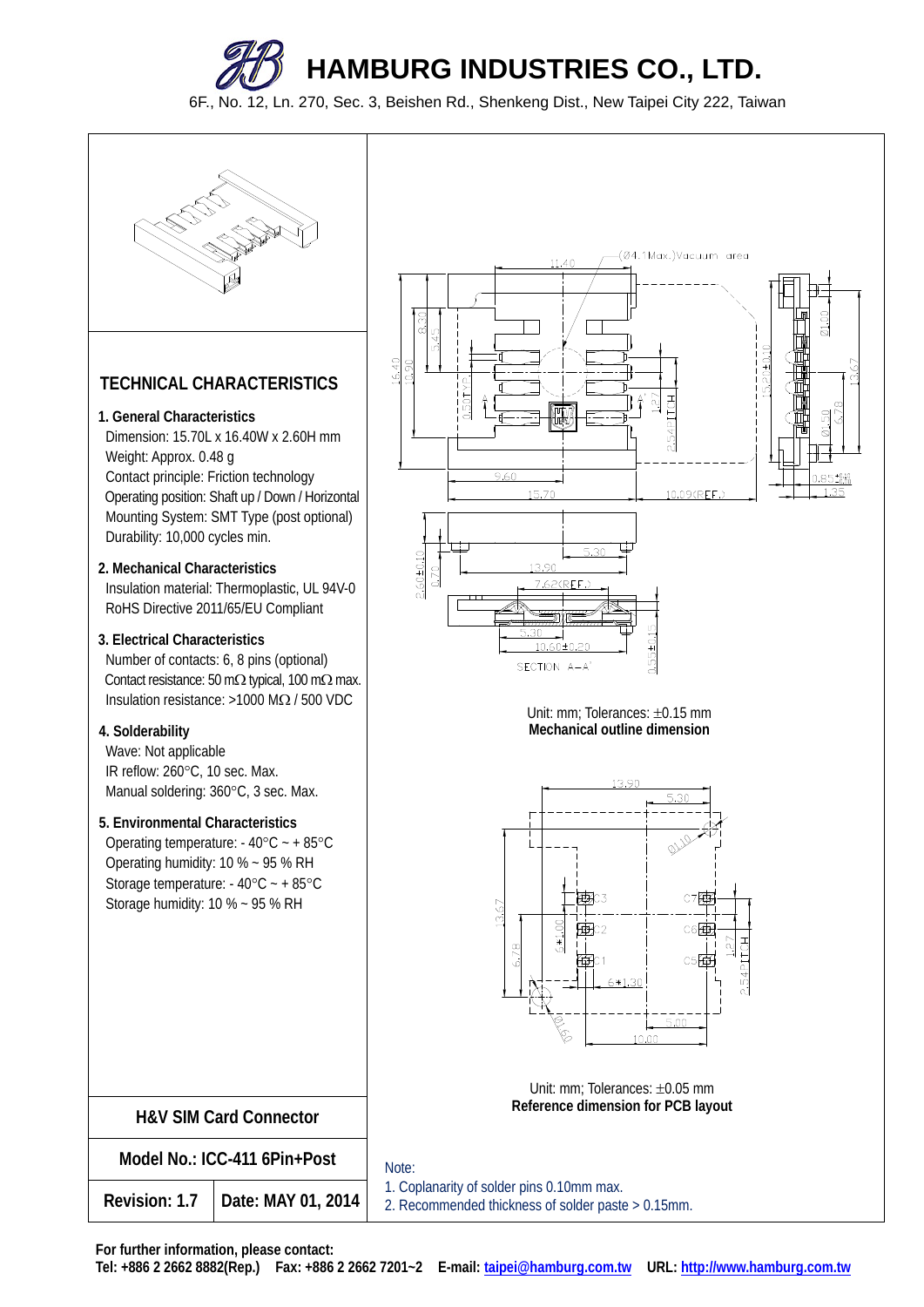6F., No. 12, Ln. 270, Sec. 3, Beishen Rd., Shenkeng Dist., New Taipei City 222, Taiwan



## **TECHNICAL CHARACTERISTICS**

## **1. General Characteristics**

Dimension: 15.70L x 16.40W x 2.60H mm Weight: Approx. 0.48 g Contact principle: Friction technology Operating position: Shaft up / Down / Horizontal Mounting System: SMT Type (post optional) Durability: 10,000 cycles min.

**2. Mechanical Characteristics** Insulation material: Thermoplastic, UL 94V-0 RoHS Directive 2011/65/EU Compliant

## **3. Electrical Characteristics**

Number of contacts: 6, 8 pins (optional) Contact resistance: 50 m $\Omega$  typical, 100 m $\Omega$  max. Insulation resistance:  $>1000$  M $\Omega$  / 500 VDC

## **4. Solderability**

Wave: Not applicable IR reflow: 260°C, 10 sec. Max. Manual soldering: 360°C, 3 sec. Max.

## **5. Environmental Characteristics**

Operating temperature:  $-40^{\circ}$ C  $- +85^{\circ}$ C Operating humidity: 10 % ~ 95 % RH Storage temperature:  $-40^{\circ}$ C  $- +85^{\circ}$ C Storage humidity: 10 % ~ 95 % RH

| <b>H&amp;V SIM Card Connector</b> |                    |  |  |
|-----------------------------------|--------------------|--|--|
| Model No.: ICC-411 8Pin           |                    |  |  |
| Revision: 1.7                     | Date: MAY 01, 2014 |  |  |



Unit: mm: Tolerances:  $\pm 0.15$  mm **Mechanical outline dimension** 



Unit: mm; Tolerances: ±0.05 mm **Reference dimension for PCB layout** 

Note:

 1. Coplanarity of solder pins 0.10mm max. 2. Recommended thickness of solder paste > 0.15mm.

**For further information, please contact:** 

**Tel: +886 2 2662 8882(Rep.) Fax: +886 2 2662 7201~2 E-mail: taipei@hamburg.com.tw URL: http://www.hamburg.com.tw**